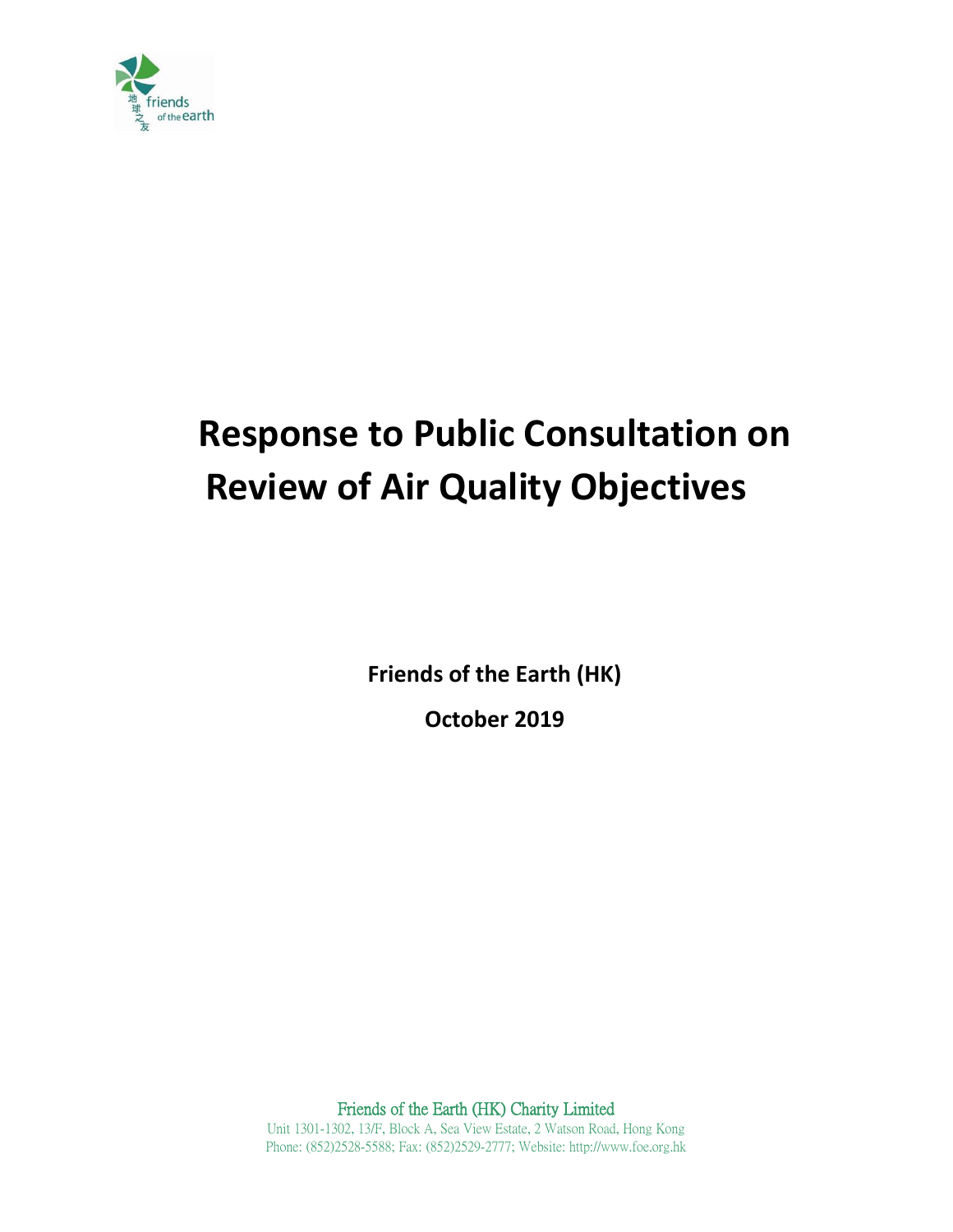

### **Clean Air for a Healthy and Sustainable Environment**

Clean air is considered to be a basic requirement for population health. Hong Kong however has the highest level of air pollution in the world of any jurisdiction with a comparable GDP. According to the World Health Organization (WHO), there were more than 4 million premature deaths annually as a result of exposure to outdoor air pollution.<sup>1</sup> Further, according to the special report prepared by the International Energy Agency in 2016, the average Chinese life expectancy is shortened by 25 months as a result of poor air quality.<sup>2</sup>

Currently, Hong Kong's air quality related policies and standards are formulated and implemented by the Environment Bureau (ENB). Neither the Director of Health nor the Secretary for Food and Health are directly involved in the decision-making process to alleviate our daily exposures to air pollutants which cause cardio-pulmonary diseases, respiratory diseases, premature deaths, etc.

Friends of the Earth (HK) being one of the leading environmental health concerning group, with a vision to achieve "Healthy and Sustainable Environment for All", hopes to join hands with government officials, lawmakers and community stakeholders in promoting population health for the best social, environmental and economic benefits.

#### Background

2. WHO announced in October 2006 an updated set of Air Quality Guidelines (AQGs) since its first release in 1987. The AQGs provide scientific grounds for supporting the development of air quality policies and management strategies in various parts of the world to protect human health. Due to rising concerns in population health, new AQGs are becoming more and more stringent. In view of this, WHO has proposed interim targets for individual countries to improve their air quality in a progressive manner. However, at present, no country has fully adopted the ultimate targets of the AQGs as its statutory air quality standards.

3. The Chinese Government's action in tackling air pollution related premature deaths has been intense and broad in scope. The World Bank estimates that by 2020, China will be paying US\$390 billion (~13% of GDP) to treat diseases indirectly caused by coal burning (Dummer & Cook 2007). Alongside anticipated structural changes will lead China towards a less energyintensive economic model, the implementation of air quality and energy policies in the New Policies Scenario would further lead to a significant reduction in emissions over the period to

 $\overline{\phantom{a}}$ 

<sup>1</sup> <https://www.who.int/airpollution/en/>

<sup>&</sup>lt;sup>2</sup> <https://webstore.iea.org/weo-2016-special-report-energy-and-air-pollution>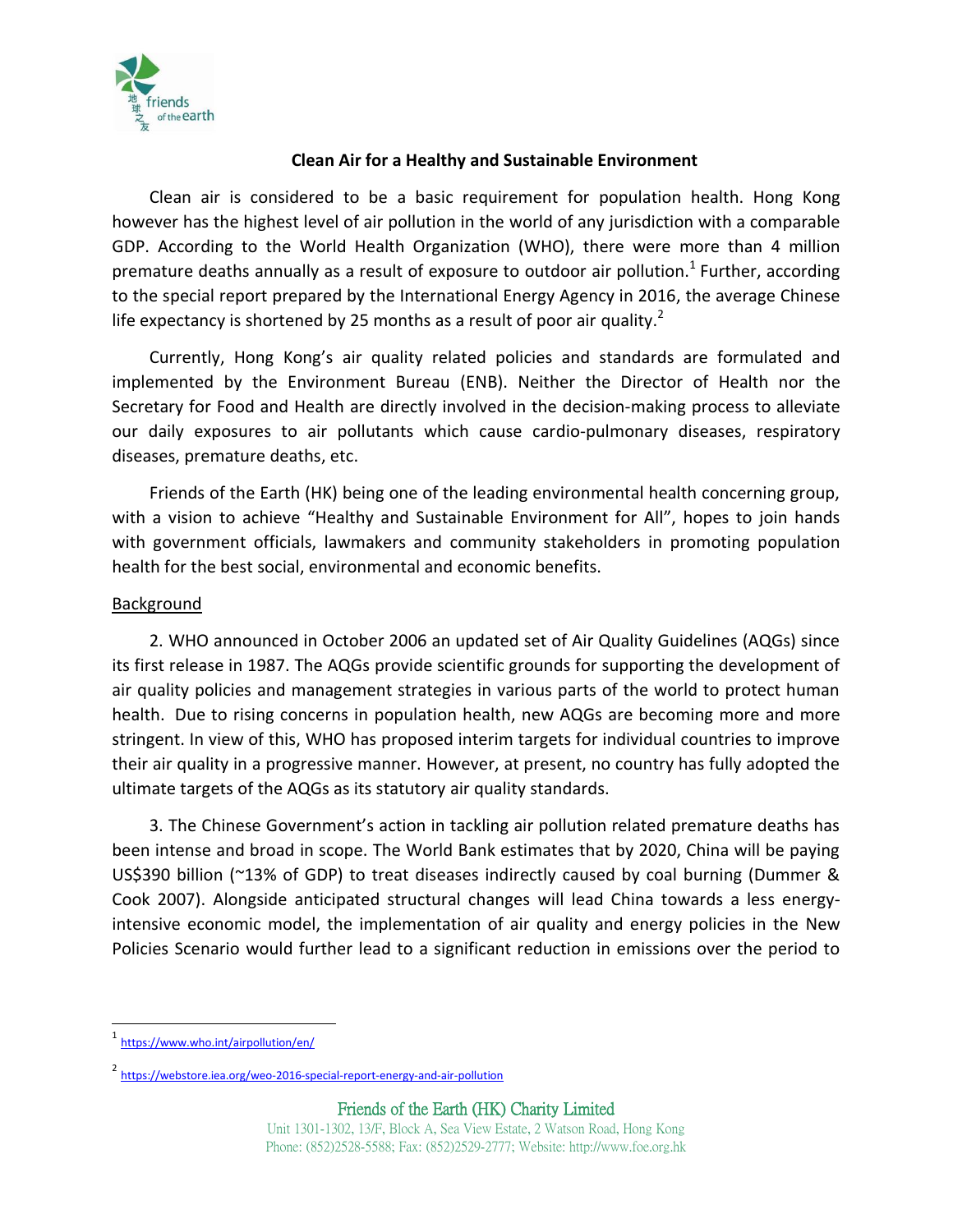

2040:  $SO_2$  emissions fall by almost 30% and NOx and PM $_{2.5}$  by around 40% to minimize air pollution related premature deaths.<sup>3</sup>

4. In Hong Kong, The Air Pollution Control Ordinance (Cap. 311) sets out Air Quality Objectives (AQOs) to closely monitor seven major air pollutants (SO<sub>2</sub>, NO<sub>2</sub>, O<sub>3</sub>, CO, VOC, PM<sub>2.5</sub> & PM<sub>10</sub>). Under the Ordinance, the Secretary for the Environment is required to review the AQOs at least once in every five years and submit a report of the review to the Advisory Council on the Environment (ACE). The last AQOs review was conducted in 2014 and therefore 2019 would be a critical year before the next review in 2024. $^4$ 

5. In the new improvement measures proposed by ENB, FoE (HK) would like to focus on two major pollutants,  $NO<sub>2</sub>$  and  $PM<sub>2.5</sub>$ .

 $6.$  NO<sub>2</sub> mainly comes from fuel combustion. Long term exposures would irritate airways in the human respiratory system which could aggravate existing chronic respiratory diseases. With a 40 µg/m<sup>3</sup> annual limit, data from EPD has been extracted to compare this pollutant status during the past 3 years.

|      | <b>Below Limit Value</b> | <b>Exceed Limit Value</b> | Passing Rate |
|------|--------------------------|---------------------------|--------------|
| 2016 |                          |                           | 31.25%       |
| 2017 |                          |                           | 37.5%        |
| 2018 |                          |                           | 43.75%       |

*Number of Stations meeting the Annual Limit Value (Total = 16)*

|      | 1 <sup>st</sup> Highest                   | 2 <sup>nd</sup> Highest                                                      | 3rd Highest                             | 4 <sup>th</sup> Highest                   | 5 <sup>th</sup> Highest                |
|------|-------------------------------------------|------------------------------------------------------------------------------|-----------------------------------------|-------------------------------------------|----------------------------------------|
| 2016 | Causeway Bay<br>89 $\mu$ g/m <sup>3</sup> | Central<br>78 $\mu$ g/m <sup>3</sup><br>Mongkok<br>78 $\mu$ g/m <sup>3</sup> | Kwai Chung<br>59 $\mu$ g/m <sup>3</sup> | Sham Shui Po<br>58 $\mu$ g/m <sup>3</sup> | Tsuen Wan<br>56 $\mu$ g/m <sup>3</sup> |
| 2017 | Causeway Bay                              | Central                                                                      | Mongkok                                 | Kwai Chung                                | Sham Shui Po                           |
|      | 97 $\mu$ g/m <sup>3</sup>                 | $81 \mu g/m^3$                                                               | 80 $\mu$ g/m <sup>3</sup>               | 57 $\mu$ g/m <sup>3</sup>                 | 54 $\mu$ g/m <sup>3</sup>              |
| 2018 | Causeway Bay                              | Central                                                                      | Mongkok                                 | Kwai Chung                                | Sham Shui Po                           |
|      | 87 $\mu$ g/m <sup>3</sup>                 | 80 $\mu$ g/m <sup>3</sup>                                                    | 79 $\mu$ g/m <sup>3</sup>               | 55 $\mu$ g/m <sup>3</sup>                 | $49 \mu g/m^3$                         |

<sup>&</sup>lt;sup>3</sup> <https://webstore.iea.org/weo-2016-special-report-energy-and-air-pollution>

 $\overline{\phantom{a}}$ 

Friends of the Earth (HK) Charity Limited

<sup>4&</sup>lt;br>[https://www.epd.gov.hk/epd/english/environmentinhk/air/air\\_quality\\_objectives/aqoreview2016.html](https://www.epd.gov.hk/epd/english/environmentinhk/air/air_quality_objectives/aqoreview2016.html)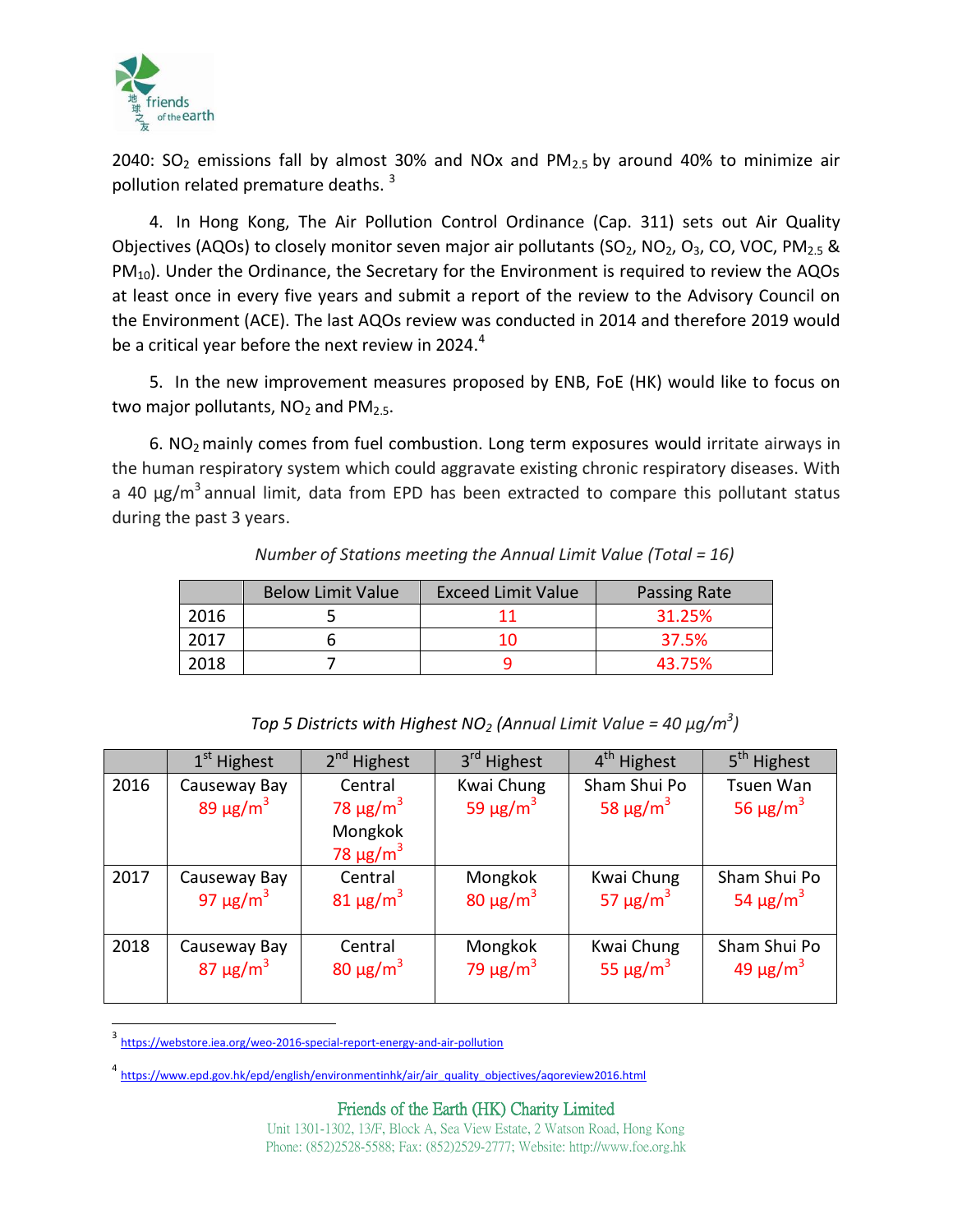

From Year 2016-2018, it is apparent that the measures taken to minimize  $NO<sub>2</sub>$  were insufficient. The top 5 districts being most heavily polluted with  $NO<sub>2</sub>$  remains the same: Causeway Bay, Central, Mongkok, Kwai Chung and Sham Shui Po.  $NO<sub>2</sub>$  concentrations in Causeway Bay (~90  $\mu$ g/m<sup>3</sup>), Central (~80  $\mu$ g/m<sup>3</sup>) and Mongkok (~80  $\mu$ g/m<sup>3</sup>) consistently **doubled** the limit value in the past three years. All these observations point to the need for improvement.

7. Particulate matter (PM) is a term used to describe the mixture of solid particles and liquid droplets in the air. Fine suspended particulates (FSP /  $PM<sub>2.5</sub>$ ) means the mass per cubic meter of air of particles with a size (diameter) generally less than 2.5µm. The biggest impact of particulate air pollution on public health is the increase in the age-specific mortality risk, particularly from cardiovascular causes. In this AQO review, EPD intends to, on one hand, tighten the PM<sub>2.5</sub> concentration for both the 24-hour limit and the annual limit. On the other, loosen the number of allowable exceedances, from 9 times to 35 times. Data were again analyzed from the 2016 to 2018 EPD air quality reports.<sup>5</sup> Results indicated that with the proposed new improvement measures, it is unnecessary to loosen the "Number of Exceedances" even if we tighten the hour limit value from 75 to 50  $\mu$ g/m<sup>3</sup>.

 $\overline{\phantom{a}}$ 

<sup>&</sup>lt;sup>5</sup> Air Quality in Hong Kong 2017, EPD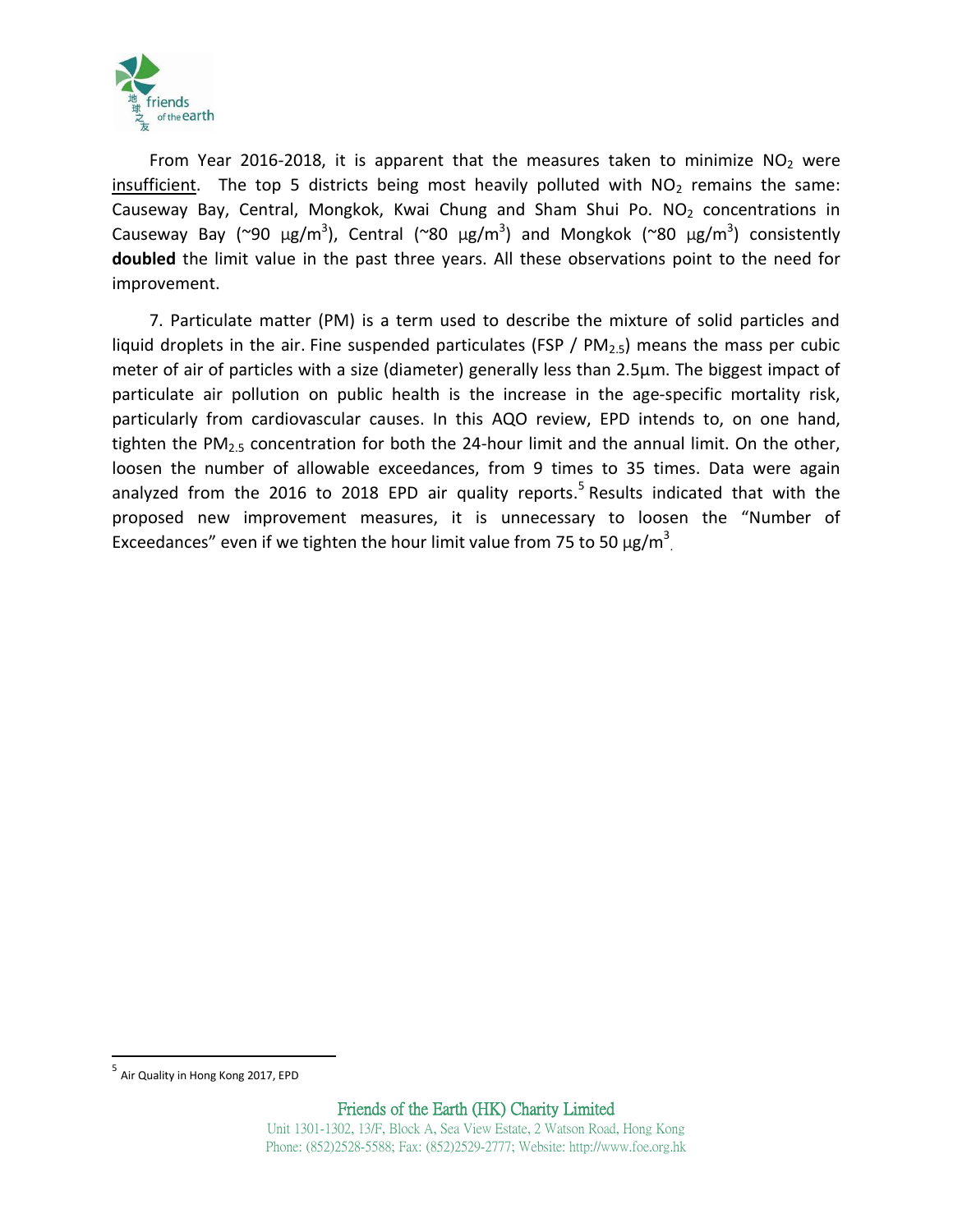

|                   | # of Exceedance           | # of Exceedance           |
|-------------------|---------------------------|---------------------------|
| 2016              | 75 $\mu$ g/m <sup>3</sup> | 50 $\mu$ g/m <sup>3</sup> |
| Tsuen Wan         | O                         | >10                       |
| Yuen Long         | 1                         | >10                       |
| Tuen Mun          | $\mathfrak z$             | >10                       |
| <b>Tung Chung</b> | 2                         | >10                       |
| Tai Po            | Ω                         | >10                       |
| Causeway Bay      | 2                         | >10                       |
| Mongkok           | Ω                         | >10                       |
| Central/Western   | Ω                         | 9                         |
| <b>Kwun Tong</b>  | 0                         | 9                         |
| Central           | 0                         | 9                         |
| Kwai Chung        | Ω                         | 8                         |
| Eastern           | 0                         | 6                         |
| Sham Shui Po      | 0                         | 6                         |
| Sha Tin           | 0                         | 5                         |
| Tap Mun           | 0                         | 4                         |
| Tseung Kwan O     | O                         | 1                         |

| Current : PM2.5 24 hour limit value = 75 $\mu q/m^3$ ; allowable no. of exceedance = 9   |
|------------------------------------------------------------------------------------------|
| Proposed : PM2.5 24 hour limit value = 50 $\mu g/m^3$ ; allowable no. of exceedance = 35 |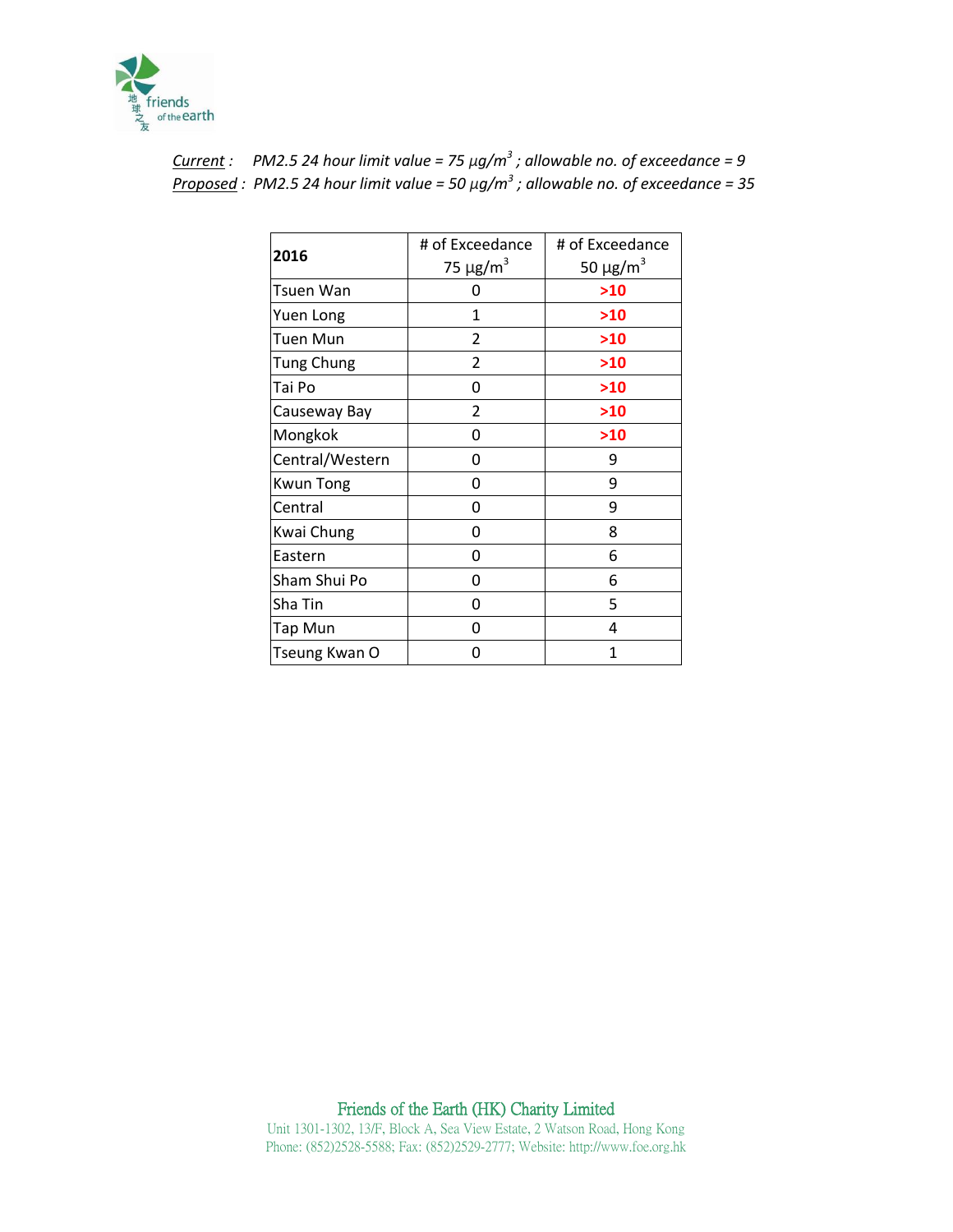

|                   | # of Exceedance           | # of Exceedance           |
|-------------------|---------------------------|---------------------------|
| 2017              | 75 $\mu$ g/m <sup>3</sup> | 50 $\mu$ g/m <sup>3</sup> |
| Causeway Bay      | 4                         | >10                       |
| Tsuen Wan         | 3                         | >10                       |
| <b>Tuen Mun</b>   | 3                         | >10                       |
| Yuen Long         | 2                         | >10                       |
| <b>Tung Chung</b> | 2                         | >10                       |
| Sha Tin           | 1                         | >10                       |
| Central           | 1                         | >10                       |
| Mong Kok          | 1                         | >10                       |
| Central/Western   | 0                         | >10                       |
| Eastern           | 0                         | >10                       |
| <b>Kwun Tong</b>  | 0                         | >10                       |
| Tai Po            | 0                         | >10                       |
| Kwai Chung        | 0                         | 8                         |
| Sham Shui Po      | 0                         | 4                         |
| Tseung Kwan O     | O                         | 4                         |
| Tap Mun           | ი                         | 1                         |

|                   | # of Exceedance           | # of Exceedance           |  |
|-------------------|---------------------------|---------------------------|--|
| 2018              | 75 $\mu$ g/m <sup>3</sup> | 50 $\mu$ g/m <sup>3</sup> |  |
| <b>Tuen Mun</b>   | 2                         | >10                       |  |
| Mong Kok          | 2                         | >10                       |  |
| Causeway Bay      | 1                         | >10                       |  |
| Central           | 1                         | 8                         |  |
| <b>Tung Chung</b> | 2                         | 7                         |  |
| Central/Western   | 2                         | 6                         |  |
| Tsuen Wan         | $\overline{2}$            | 6                         |  |
| Yuen Long         | 1                         | 5                         |  |
| <b>Kwun Tong</b>  | 0                         | 5                         |  |
| Tai Po            | 0                         | 5                         |  |
| Sha Tin           | 0                         | 3                         |  |
| Eastern           | 0                         | 2                         |  |
| Sham Shui Po      | 0                         | 2                         |  |
| Kwai Chung        | 0                         | $\overline{2}$            |  |
| Tseung Kwan O     | ი                         | 1                         |  |
| Tap Mun           | U                         | 1                         |  |

## Friends of the Earth (HK) Charity Limited

Unit 1301-1302, 13/F, Block A, Sea View Estate, 2 Watson Road, Hong Kong Phone: (852)2528-5588; Fax: (852)2529-2777; Website: http://www.foe.org.hk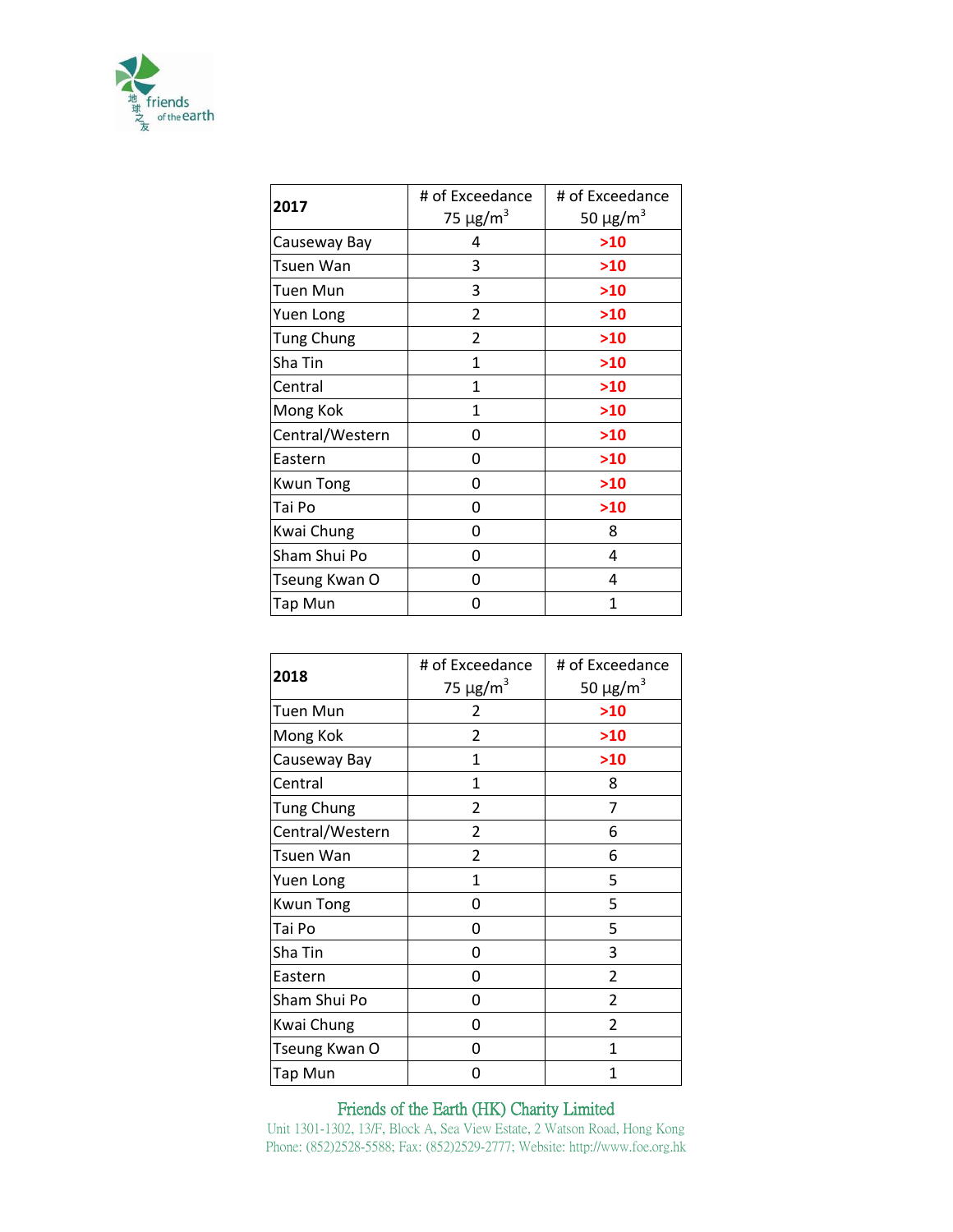

From tables above, there were 7, 12 and 3 monitoring stations recording a  $PM_{2.5}$ exceedance of 50  $\mu$ g/m<sup>3</sup> in year 2016, 2017 and 2018, respectively. With more stringent pollution control, it is apparent that the  $PM<sub>2.5</sub>$  concentrations would be lowered. In this connection, it seems unnecessary to loosen the number of exceedances from 9 times to 35 times. Given that less exposure (75  $\mu$ g/m<sup>3</sup> to 50  $\mu$ g/m<sup>3</sup>; 9 than 35) is better for community health, it is unwise to loosen the standards at this juncture. In assessing health impacts to the community, both the dose and duration matters. In this regard, only tightening the pollutant concentrations is not sufficient to protect our population health. We also need to minimize our exposure to pollutants. With the proposed loosening of permitted exceedances for  $PM<sub>2.5</sub>$ , it is anticipated that our illness episodes, hospital admissions and mortality would increase.

8. In July 2018, Professor Anthony Hedley's team from HKU School of Public Health presented to the Legislative Council's Environmental Affairs Panel (EA Panel), reporting that over 3,000 Hong Kong people died prematurely due to air pollutants and 151,300 were hospitalised for pollution-related illnesses in 2017. The medical bills and the value of loss of productivity were estimated at HK\$39.4 billion.<sup>6</sup>

 $\overline{\phantom{a}}$ 

<sup>&</sup>lt;sup>6</sup> Hedley Environmental Index - [http://hedleyindex.hku.hk/outcome\\_cost?lang=en](http://hedleyindex.hku.hk/outcome_cost?lang=en)